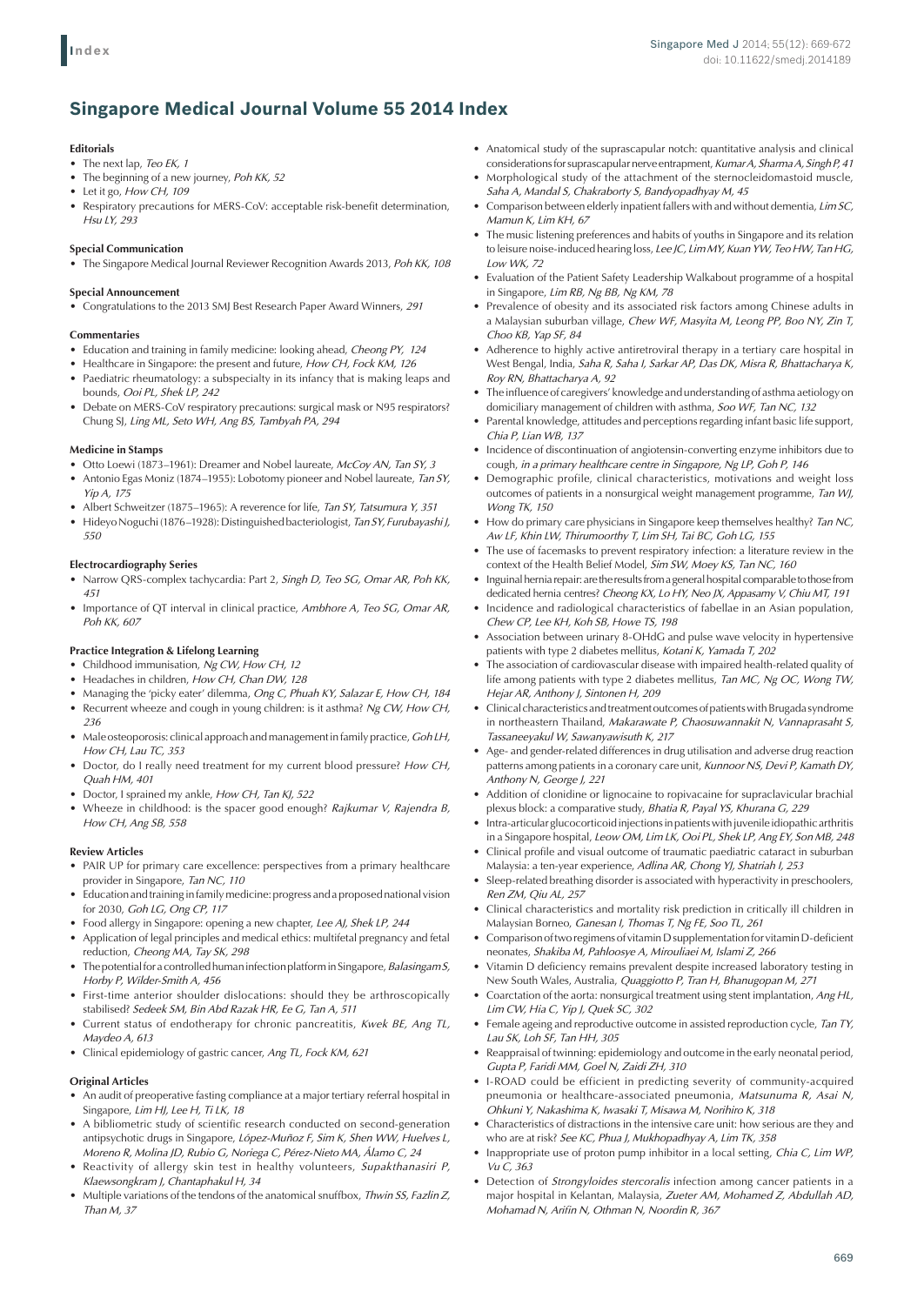- • Immunosuppressant dose reduction and long-term rejection risk in renal transplant recipients with severe bacterial pneumonia, *Shih CJ, Tarng DC, Yang WC, Yang CY, 372*
- Liver cirrhosis as a real risk factor for necrotising fasciitis: a three-year populationbased follow-up study, *Hung TH, Tsai CC, Tsai CC, Tseng CW, Hsieh YH, 378*
- Increased serum visfatin is a risk factor for atherosclerosis in ischaemic cerebrovascular disease, *Kong QX, Xia M, Liang RQ, Li L, Cu X, Sun ZX, Hu J, 383*
- Production of a polyclonal antibody against osteogenic protein-1, and its role in the diagnosis of osteoarthritis, *Bhutia SC, Singh TA, Sherpa ML, 388*
- Understanding patients' perspective of statin therapy: can we design a better approach to the management of dyslipidaemia? A literature review, *Chee YJ, Chan V, Tan NC, 416*
- • Cosmetic procedures among youths: a survey of junior college and medical students in Singapore, *Ng JH, Yeak S, Phoon N, Lo S, 422*
- Granulomatous cervicofacial lymphadenitis in children: a nine-year study in Singapore, *Thoon KC, Subramania K, Chong CY, Chang KT, Tee NW, 427*
- Association between the use of gel pads under patients' knees and the incidence of peroneal neuropathy following liver transplantation, *Kim GS, Yoon JS, Kee R, Shin YH, Ko JS, Gwak MS, Hwang JH, Lee SK, 432*
- Femoral head diameter in the Malaysian population, Lee CK, Kwan MK, *Merican AM, Ng WM, Saw LB, Teh KK, Krishnan M, Ramiah R, 436*
- Attitudes and perceptions of the general Malaysian public regarding family presence during resuscitation, *Chew KS, Ghani ZA, 439*
- Clinical characteristics, outcome and early induction deaths in patients with acute promyelocytic leukaemia: a five-year experience at a tertiary care centre, *Karim F, Shaikh U, Adil SN, Khurshid M, 443*
- Syndecan-1 is a potential biomarker for triple-positive breast carcinomas in Asian women with correlation to survival, *Lim GH, Tan PH, Jara-Lazaro AR, Thike AA, Sim WC, Yap VB, Yip GW, 468*
- • Incipient non-arteritic anterior ischaemic optic neuropathy: a distinct clinical entity, the Singapore scene 3, *Chua D, Cullen JF, 473*
- Preliminary study of an exercise programme for reducing fatigue and improving sleep among long-term haemodialysis patients, *Maniam R, Subramanian P, Singh SK, Lim SK, Chinna K, Rosli R, 476*
- Severe hypoxaemia can predict unfavourable clinical outcomes in individuals with pulmonary embolism aged over 40 years, *Souza CS, Resende FS, Rodrigues MP, 483*
- • Overlap syndrome between chronic obstructive pulmonary disease and obstructive sleepapnoea ina SoutheastAsianteachinghospital, *VenkateswaranS, Tee A, 488*
- Back pain in patients with severe osteoporosis on teriparatide or antiresorptives: a prospective observational study in a multiethnic population, *Songpatanasilp T, Mumtaz M, Chhabra H, Yu M, Sorsaburu S, 493*
- • Comparative assessment of students' performance and perceptions on objective structured practical models in undergraduate pathology teaching, *Htwe TT, Sabaridah I, Low GK, 502*
- • Reducing allograft contamination and disease transmission: intraosseous temperatures of femoral head allografts during autoclaving, *Ang CY, Yew A, TayD, Chia SL, Yeo SJ, Lo NN, Chin PL, 526*
- • Earlyexperienceswithrobot-assistedtotalkneearthroplastyusingtheDigiMatch™ ROBODOC® surgical system, *Liow MH, Chin PL, Tay KJ, Chia SL, Lo NN, Yeo SJ, 529*
- • Risk factors of surgical site infections in hip hemiarthroplasty: a single-institution experience over nine years, *Lau A, Neo GH, Lee HC, 535*
- Incidence and outcome of bone metastatic disease at University Malaya Medical Centre, *Singh VA, Haseeb A, Alkubaisi AA, 539*
- • Short-term result of arthroscopic synovial excision for dorsal wrist pain in hyperextension associated with synovial hypertrophy, *Jain K, Singh R, 547*
- • Palliative surgery for cervical spine metastasis, *Rao JP, Tiruchelvarayan R, Lee L, 569*
- • Evolving trends in surgically managed patients with proximal humerus fracture: are we different after ten years? *Hong CC, Hey HW, Murphy D, 574*
- • Clinical features of catheter-related candidemia at disease onset, *Yoshino Y, Wakabayashi Y, Suzuki S, Seo K, Koga I, Kitazawa T, Okugawa S, Ota Y, 579*
- Outcome of Kienböck's disease in twelve cases: a mid-term follow-up study, *Gupta R, Pruthi M, Kumar A, Garg S, 583*
- • Effects of iron supplementation twice aweek on attention score and haematologic measures in female high school students, *Rezaeian A, Ghayour-Mobarhan M, Mazloum SR, Yavari M, Jafari SA, 587*
- • Mentoring experience and its effects on medical interns, *Han ER, Chung EK, Oh SA, Woo YJ, Hitchcock MA, 593*
- Nonsurgical faecal diversion in the management of severe perianal sepsis: a retrospective evaluation of the flexible faecal management system, *Goh MH, Chew MH, Au-Yong PS, Ong CE, Tang CL, 635*
- Prevalence of faecal incontinence in the community: a cross-sectional study in Singapore, *Lim WM, Heng C, Wong MT, Tang CL, 640*
- • The use of a second biopsy from the gastric body forthe detection of *Helicobacter pylori* using rapid urease test, *Wong AS, Ching SS, Long AS, 644*
- • Childhood autoimmune hepatitis in a paediatric unit of a tertiary care hospital, *Low JM, Tan M, Garcia A, Aw M, Quak SH, 648*
- Dietary sodium intake in a multiethnic Asian population of healthy participants and chronic kidney disease patients, *Teo BW, Bagchi S, Xu H, Toh QC, Li J, Lee JC, 652*
- • Performance of the CKD-EPI creatinine-cystatin C glomerular filtration rate estimation equations in a multiethnic Asian population, Teo BW, Koh YY, Toh QC, *Li J, Sinha AK, Shuter B, Sethi S, Lee EJ, 656*
- Staging of colorectal cancer using contrast-enhanced multidetector computed tomographic colonography, *Narayanan S, Kalra N, Bhatia A, Wig JD, Rana S, Bhasin D, Vaiphei K, Khandelwal N, 660*

# **Case Reports**

- Exogenous ochronosis in a Chinese patient: use of dermoscopy aids early diagnosis and selection of biopsy site, *Liu WC, Tey HL, Lee SS, Goh BK, e1*
- • Recurrent and persistent pityriasisrosea: an atypical case presentation, *Chuah SY, Chia HY, Tan HH, e4*
- Melanonychia and mucocutaneous hyperpigmentation from hydroxyurea use for the treatment of essential thrombocytosis, *Karanth SS, Gupta A, Prabhu MM, e7*
- • Anaesthetic management of a premature low-birth-weight neonate with congenital complete heart block for implantation of temporary epicardial pacing wires, *Ng O, Shahani JM, e9*
- • Cystic lymphoid hyperplasia of the parotid gland as the initial manifestation of HIV infection, *Wu B, Ngo R, Petersson F, e12*
- Isoniazid-induced cerebellitis: a disguised presentation, Peter P, John M, e17
- First transcatheter aortic valve implantation for severe pure aortic regurgitation in Asia, *Chiam PT, Ewe SH, Chua YL, Lim YT, 103*
- Leptospirosis in pregnancy with pathological fetal cardiotocography changes, *Koe L, Tan KT, Tan TC, e20*
- Unusual presentation of adult xanthogranuloma, Tan LX, Aw CW, e25
- • Recurrent extended-spectrumbeta-lactamase-producing *Escherichia coli* urinary tract infection due to an infected intrauterine device, *Hui CK, e28*
- An unusual case of dysphonia and dysphagia, Arifputera A, Loo G, Chang P, *Kojodjojo P, e31*
- Portobiliary fistula: successful transcatheter treatment with embolisation coils, *Chanyaputhipong J, Lo RH, Tan BS, Chow PK, e34*
- • Extracorporeallifesupportforcardiacarrestinapaediatricemergencydepartment, *Chew SP, Tham LP, e37*
- • Bilateral rectus sheath blocks as the single anaesthetic technique for an open infraumbilical hernia repair, *Quek KH, Phua DS, e39*
- Isolated metastatic papillary thyroid carcinoma masquerading as parapharyngeal space paraganglioma, *Sharma SC, Sagar P, Kumar R, Durgapal P, e42*
- • Tension pneumocephalus, *Pulickal GG, Sitoh YY, Ng WH, e46*
- Clear cell chondrosarcoma with secondary aneurysmal bone cyst changes, Tay T, *Wong BS, Sittampalam K, Lie TT, e49*
- From divination to madness: features of acute intoxication with Salvia use, *Winslow MR, Mahendran R, e52*
- Melorheostosis of the hand affecting the c6 sclerotome and presenting with carpal tunnel syndrome, *Abdullah S, Mat-Nor NF, Mohamed-Haflah NH, e54*
- • Myoclonic seizures in a preterm baby: is this a presentation of venlafaxine withdrawal? Ansary A, *Ibhanesebhor SE, Manjunatha CM, e57*
- Ostraceous and inverse psoriasis with psoriatic arthritis as the presenting features of advanced HIV infection, *Castillo RL, Racaza GZ, Roa FC, e60*
- Subcutaneous abscess due to *Pyrenochaeta romeroiin* a renal transplant recipient, *Chan CY, Tan AL, Tan BH, e64*
- • Massive mediastinal teratoma mimicking pleural effusion on computed tomography, *Chow MB, Lim TC, e67*
- Pneumococcal glomerulonephritis in a healthy child: a case report and literature review, *Ismail IH, Zainudin Z, Othman N, e69*
- • Delayed presentation of port-site metastasis from an unknown gastrointestinal malignancy following laparoscopic cholecystectomy, *Rao S, Rathod A, KambleAT, Gupta D, e73*
- • Giant chylous cyst and ileal duplication in a young adult, *Yu Y, Wu JS, Ke ZW, e77*
- • Dural metastasis of nasopharyngeal carcinoma: rare, but worth considering, *Kuo CL, Ho DM, Ho CY, e82*
- Diagnosing features of Jacobson's nerve schwannoma, Karandikar A, Tan TY, *Ngo RY , e85*
- Hirayama disease in a 17-year-old Chinese man, Sitt CM, Fung LW, Yuen HY, *Ahuja AT, e87*
- Tubular duplication of the oesophagus presenting with dysphagia, Saha AK, *Kundu AK, e90*
- Hepatocellular carcinoma with colonic metastasis, Ou TM, Tsai WC, Hsieh TY, *Shih YL, e93*
- • Primary soft tissue Ewing's sarcoma of the maxillary sinus in elderly patients: presentation,managementandprognosis, *Dutta M, Ghatak S, Biswas G, SenA,e96*
- Hepatic tuberculosis: a rare cause of fluorodeoxyglucose hepatic superscan with background suppression on positron emission tomography, *Wong SM, Yuen HY, Ahuja AT, e101*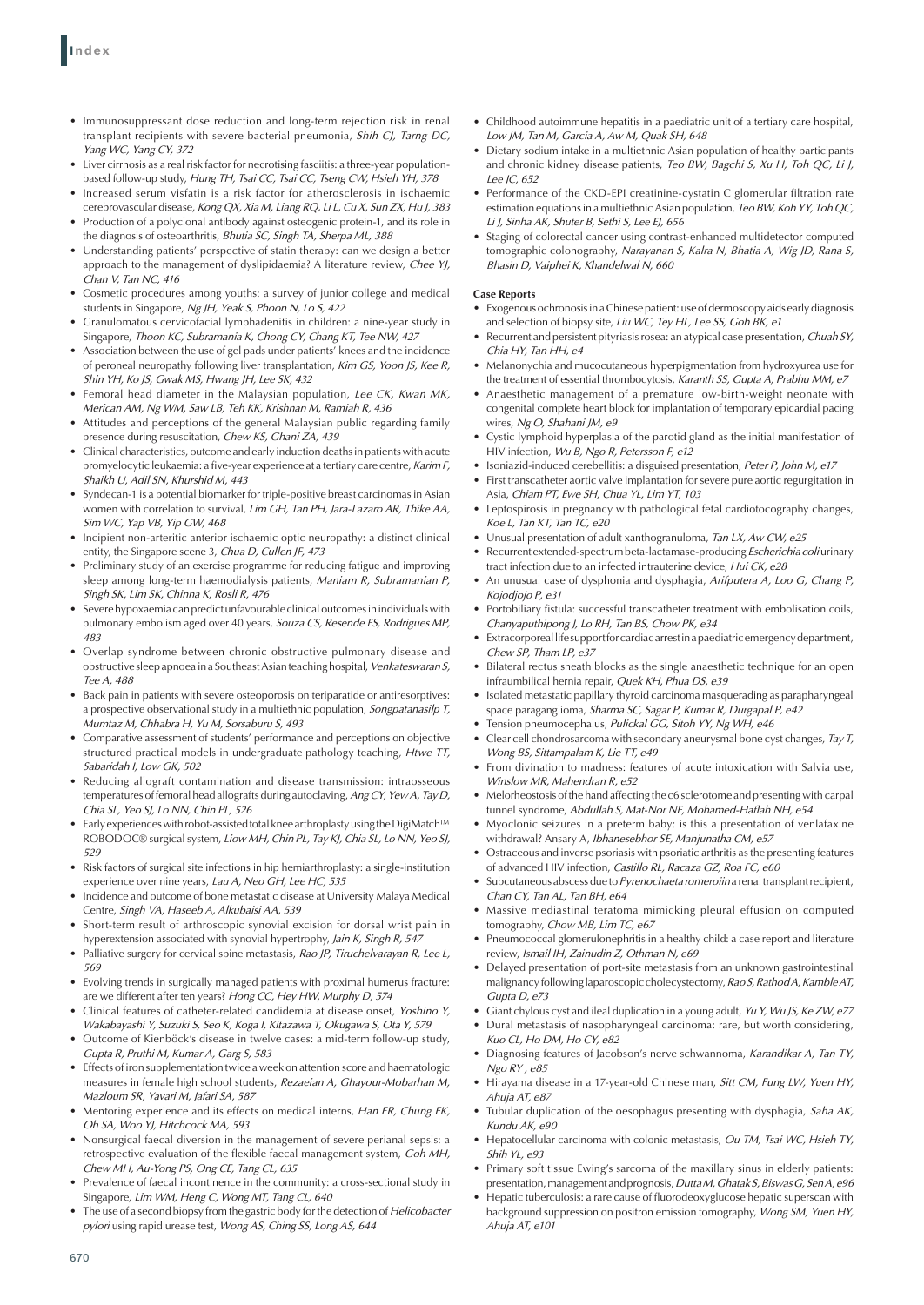- • Multiple oesophago-respiratory fistulae: sequelae of pulmonary tuberculosis in retroviral infection, *Low SF, Ngiu CS, Hing EY, Norzailin AB, e104*
- • Achalasia and Down syndrome: a unique association not to be missed, *Viegelmann G, Low Y, Sriram B, Chu HP, e107*
- • Sinonasal natural killer/T-cell lymphoma presenting as pyrexia of unknown origin with nasal symptoms, *Soon KH, Lim XR, Ng HL, Lim MY, e109*
- • Nephrogenic epistaxis, *Kumar R, Sikka K, Kumar R, Chatterjee P, e112*
- Ciprofloxacin eye drops-induced subtherapeutic serum phenytoin levels resulting in breakthrough seizures, *Malladi SS, Liew E, Ng XT, Tan KS, e114*
- Laparoscopic grasper for intramedullary biopsy: a technique to improve tissue sampling, *Xia Z, Takano AM, Sittampalam K, Howe TS, e116*
- Neurogenic heterotopic ossification after a stroke: diagnostic and radiological challenges, *Pek CH, Lim MC, Yong R, Wong HP, e119*
- Paroxysmal autonomic instability with dystonia (PAID) syndrome following cardiac arrest, *Kapoor D, Singla D, Singh J, Jindal R, e123*
- A rare haemoglobin variant (Hb Phnom Penh) manifesting as a falsely high haemoglobin A1c value on ion-exchange chromatography, *Chen CF, Tai YK, e126*
- • Hypereosinophilic syndrome with large intracardiac thrombus, *Lee KG, Chuah MB, Tang HC, Chua SJ, e129*
- • Intra-arterial calcium stimulation test with hepatic venous sampling for preoperative diagnosis of a large insulinoma in an obese young man, *Chen YC, Liu CH, Yu CY, Huang GS, e132*
- • Drug-induced immune haemolytic anaemia caused by levofloxacin, *Sukhal S, Gupta S, e136*
- Bilateral discoid medial menisci: a rare phenomenon, Samal P, Bhagwat K, *Panigrahi T, Gopinathan N, e139*
- • Carotidynia after anticancer chemotherapy, *Hayashi S, Maruoka S, Takahashi N, Hashimoto S, e142*
- Acute myocardial infarction and subclavian artery occlusion in a 41-year-old woman with Behçet's disease: coronary and large vessel arteritis, *So H, Yip ML, e145*
- Mediastinal impalement with a fibreglass sheet, *Wimalachandra WS, Asmat A*, *e148*
- • Coronary artery bypass grafting in a patient with pituitary adenoma: can alertness prevent tragedy? *Shah S, Hrabovsky D, e150*
- • Primary sarcomatoid carcinoma of the mandibular gingiva: clinicopathological and radiological findings, *Shen XZ, Liu F, e152*
- • Anunusualpresentationofatrialmyxoma, *Anpalakhan S, Ramasamy D, FanKS, e156*
- • Bilateral scaphoid stress fracture in a platform diver presenting with unilateral symptoms, *Mohamed Haflah NH, Mat Nor NF, Abdullah S, Sapuan J, e159*
- Multiple malignancies in a female patient with common variable immunodeficiency syndrome, *Todorovic M, Balint B, Andjelic B, Mihaljevic B, e162*
- Intracavernous internal carotid artery pseudoaneurysm, *Sridharan R, Low SF*, *Mohd RI, Kew TY, e165*
- • Orbital pseudotumour as a presentation of paediatric ulcerative colitis, *Tan HT, Chu HP, Das L, Arkachaisri T, e169*
- • Atypical Bennett's fracture-dislocation, *Ong S, Sechachalam S, e172*
- • Blue rubber bleb nevus syndrome: a rare cause of chronic gastrointestinal bleed in adults, *Deshpande GA, Samarasam I, George SV, Chandran S, e175*
- Challenges in the management of a rare case of extensive retroperitoneal haemangioma in a pregnant woman, *Tan SQ, Lim SK, Tan YR, Tan HK, e177*
- • Gastric variceal bleeding precipitated by a mycotic splenic arteriovenous fistula in a cirrhotic patient: radiological diagnosis and endovascular treatment, *Tun TN, Punamiya SJ, e180*
- • Primary orbital hydatid cyst: computed tomography and magnetic resonance imaging findings, *Öztekin PS, Yılmaz BK, Gokharman FD, Koşar PN, e184*
- • An unusual presentation of primary malignant B-cell-type dural lymphoma, *Low YS, Lai SH, Ng WH, e187*
- Organoaxial partial rotation of duodenum with midgut malrotation in an adult, *Amarakoon LU, Rathnamali BG, Jayasundara JA, de Silva A, e191*
- Treatment of plasmablastic lymphoma with multiple organ involvement, Liang R, *Wang Z, Chen XQ, Bai QX, e194*
- Wandering spleen with chronic torsion in a patuent with thalassaemia, Ho CL, e198
- Asymmetric left ventricular hypertrophy associated with morbid obesity mimicking familial hypertrophic cardiomyopathy, *Wong RC, Tan KB, e201*
- The use of laryngeal mask airway Supreme™ in rescue airway situation in the critical care unit, *Siddiqui S, Seet E, Chan WY, e205*
- • Kleptomania: a case series, *Saluja B, Chan LG, Dhaval D, e207*

# **Case Series**

Sutureless aortic valve implantation: first experience in Asia, *Chang GH, Vu TD*, *Teoh LK, Ti LK, Kofidis T, 598*

# **Medical Education**

- • Clinics in diagnostic imaging (151), *Khor YK, Wong BS, 53*
- • Clinics in diagnostic imaging (152), *Bosco JI, Khoo RN, Peh WC, 281*
- • Clinics in diagnostic imaging (153), *Chua YW, Lim BK, Lim CC, 393*
- • Clinics in diagnostic imaging (154), *Lim PJ, Shikhare SN, Peh WC, 405*
- • Clinics in diagnostic imaging (155), *Mak MS, Ong CC, Tay EL, Teo LL, 462*
- • Clinics in diagnostic imaging (156), *Tan HK, Chew N, Chew KT, Peh WC, 517*
- Clinics in diagnostic imaging (157), *Ong MJ, Tang YL, Tan CH, 564*
- • Clinicsin diagnostic imaging (158), *Subramanian M, Wee E, Desai V, Peh WC, 629*

### **Pictorial Essays**

- • Lipoma arborescens, *Sanamandra SK, Ong KO, 5*
- • Post-thyroidectomy neck ultrasonography in patients with thyroid cancer and a review of the literature, *Zaheer S, Tan EH, Ang ES, Loke SH, Kao YH, Goh A, Wong WY, 177*
- Pocket-sized versus standard ultrasound machines in abdominal imaging, Tse KH, *Luk WH, Lam MC, 325*

# **Clinical Practice Guidelines**

- Academy of Medicine-Ministry of Health Clinical Practice Guidelines: Assessment and Management of Infertility at Primary Healthcare Level, *Loh SF, Agarwal R, Chan JK, Chia SJ, Cho LW, Lim LH, Lau MS, Loh SK, Hendricks MS, Nair S, Quah JH, Tan HH, Wong PC, Yeong CT, Yu SL, 58*
- • Ministry ofHealthClinical PracticeGuidelines:DiabetesMellitus, *Goh SY, Ang SB, Bee YM, Chen YT, Gardner DS, Ho ET, Adaikan K, Lee YC, Lee CH, Lim FS, Lim HB, Lim SC, Seow J, Soh AW, Sum CF, Tai ES, Thai AC, Wong TY, Yap F, 334*
- Academy of Medicine-Ministry of Health Clinical Practice Guidelines: Attention Deficit Hyperactivity Disorder, *Fung DS, Lim CG, Wong CM, Ng KH, Cheok CS, Kiing JS, Chong SC, Lou J, Daniel LM, Ong LS, Low CH, Aljunied SM, Choi PM, Mehrotra K, Kee C, Leung I, Yen LC, Wong G, Lee PY, Chin B, Ng HC, 411*

# **Letters to the Editor**

- The forensic significance of enteric duplication, *Byard RW, 50*
- • Inflammatory breast cancer: a clinical diagnosis, *Garg PK, 170*
- Authors' reply. Inflammatory breast cancer: a clinical diagnosis, Alipour S, *Seifollahi A, Anbiaee R, 171*
- • Preventing hearing loss from portable music player use, *Koh D, Lim JJ, Lu P, 171*
- Authors' reply. Preventing hearing loss from portable music player use, Lee JC, *Lim MY, Kuan YW, Teo HW, Tan HG, Low WK, 172*
- • Does ageing Singapore need an electronic database of hip fracture patients? The value and role of a National Joint Registry and an electronic database of intertrochanteric and femoral neck fractures, *Daruwalla ZJ, Wong KL, Pillay KR, Leong KM, Murphy DP, 287*
- Radiation emergency preparedness: perception of non-physician first receivers, *Lim HC, Tan JG, Hezan MA, 392*
- A different viewpoint on pneumococcal glomerulonephritis in a healthy child, *Sakallioglu O, 506*
- Authors' reply. A different viewpoint on pneumococcal glomerulonephritis in a healthy child, *Ismail IH, Zainudin Z, Othman N, 506*
- • MERS-CoV, surgical mask and N95 respirators, *Wiwanitkit V, 507*
- Authors' reply. MERS-CoV, surgical mask and N95 respirators, *Chung SJ, Ling ML, Seto WH, Ang BS, Tambyah PA, 507*
- Comment on: Cosmetic procedures among youths: survey of junior college and medical students in Singapore, *Chua SJ, Li J, 552*
- Authors' reply. Comment on: Cosmetic procedures among youths: survey of junior college and medical students in Singapore, *Ng JH, Yeak S, Phoon N, Lo S, 552*
- • Are we any clearer on the blood pressure targets? *Phoon I, 553*
- Authors' reply. Are we any clearer on the blood pressure targets? How CH, *Quah JH, 554*
- Haemoglobin variant and falsely high haemoglobin A1c value on ion-exchange chromatography, *Tin SS, Wiwanitkit V, 603*
- Authors' reply. Haemoglobin variant and falsely high haemoglobin A1c value on ion-exchange chromatography, *Chen CF, Tai YK, 603*
- Musculoskeletal ultrasonography bypasses the diagnostic and radiological challenges in heterotopic ossification, *Ekiz T, Yıldızgören MT, Yetişgin A, 604*
- Authors' reply. Musculoskeletal ultrasonography bypasses the diagnostic and radiological challenges in heterotopic ossification, *Pek CH, Lim MC, Yong R, Wong HP, 604*

# **Medical History**

• Dr Wu Lien-teh: modernising post-1911 China's public health service, Lee KH, *Wong TK, Ho TM, Ng KH, 99*

### **CME Programme Articles**

- Lipoma arborescens, Sanamandra SK, Ong KO, 5
- Childhood immunisation, Ng CW, How CH, 12
- • Clinics in diagnostic imaging (151), *Khor YK, Wong BS, 53*
- Academy of Medicine-Ministry of Health Clinical Practice Guidelines: Assessment and Management of Infertility at Primary Healthcare Level, *Loh SF, Agarwal R, Chan JK, Chia SJ, Cho LW, Lim LH, Lau MS, Loh SK, Hendricks MS, Nair S, Quah JH, Tan HH, Wong PC, Yeong CT, Yu SL, 58*